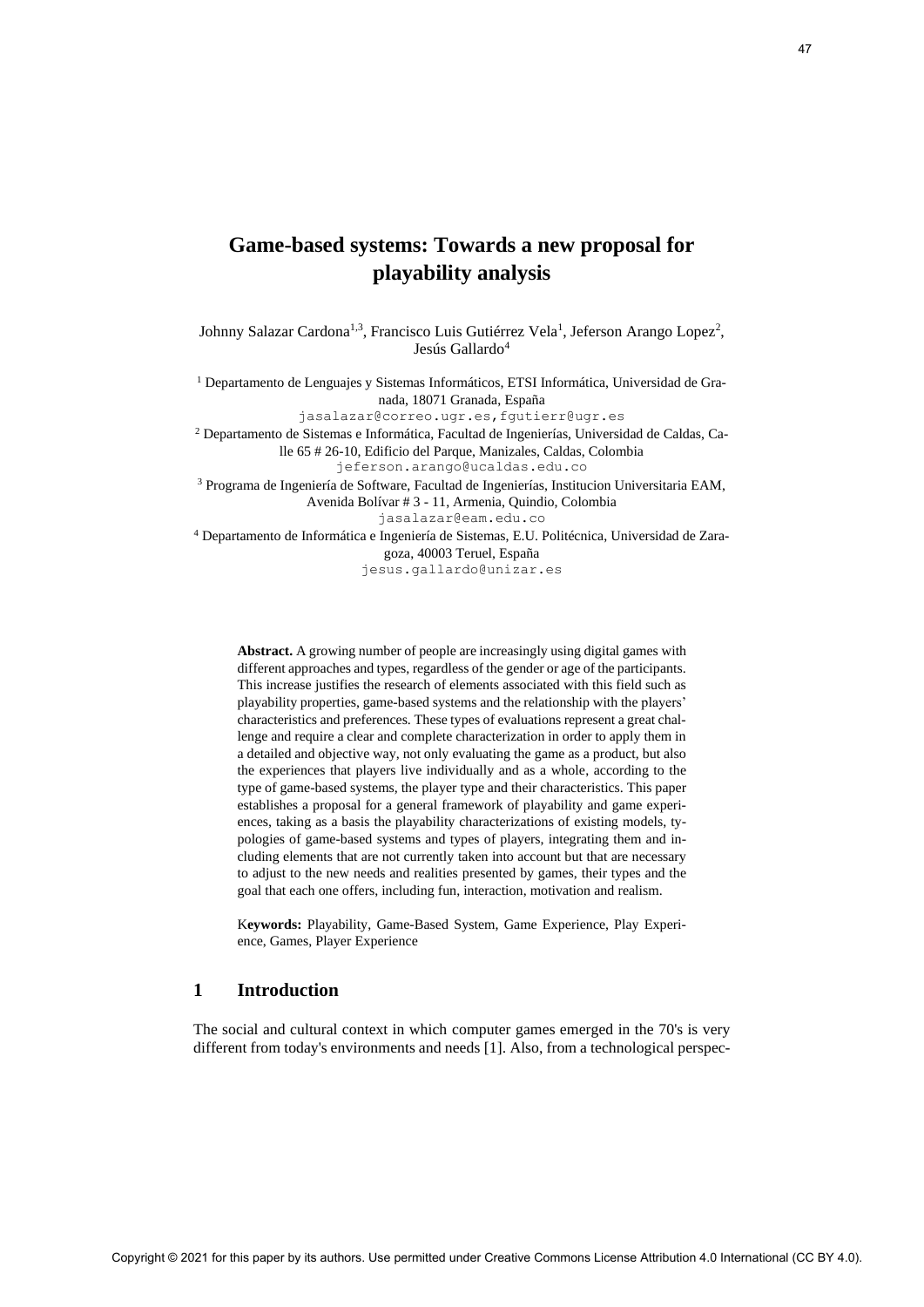tive, it can be stated that the means and mechanisms used to interact with gaming systems have evolved and improved drastically. In the last decade, the gaming industry, mainly computer games, has grown on different platforms such as personal computers, specific gaming consoles and mobile devices. To provide a better user experience (UX), these platforms have evolved in graphic processing, user interfaces and complexity. These elements, together with the increasing number of players, have allowed the area of HCI (Human-Computer Interaction) to focus on the study and improvement of the user experience of this special type of interactive systems. This has been achieved through the use and adaptation of techniques and tools of this discipline, such as heuristic evaluation or usability tests, which can be used to evaluate these experiences and the impact that games have on human beings. [2].

Mechanisms are now available to evaluate both player experience (PX) and its impact during gameplay, as well as the levels of enjoyment that these can achieve depending on their design and the elements incorporated [3].However, the player's environment has changed so much that it has become necessary to add new elements and rethink the existing mechanisms to adjust such evaluations. The same happens with the concepts of playability and player experience, which at the beginning were very focused on the analysis of fun as the basic objective of game processes, and nowadays they must be rethought with the incorporation of relevant aspects such as motivation, learning, engagement, etc.

This paper presents a current status of the types of game-based systems (GBS) and playability evaluation. This allows us to identify the need to formulate new elements in the measurement of the previously mentioned sensations. Moreover, we want to achieve the adaptation of these and have a more accurate assessment of the environment that involves "the game", in all its variants, and how to evaluate the quality of the experiences that these currently provide. GBS are an existing concept that include different solutions and systems based on the game concept, which is related to the main objective of this article, where the definition of a new proposal for the evaluation of the playability of these solutions is presented. This is due to the existing evaluations are focused on video games or games with an educational approach.

This article is structured as follows: In section 1, there is an introductory explanation of the content of this article. Section 2 provides a background on playability and game experience. In section 3 , the proposed framework is established, differentiating the concepts of playability, player experience and game experience, and a characterization of playability and Play Experience evaluation is proposed. Finally, in section 4, a series of conclusions and possible future works are introduced based on what has been previously established.

## **2 Background**

The main term for this whole research process is "Game", which must be defined before delving into the concepts of playability, game experience and player experience. The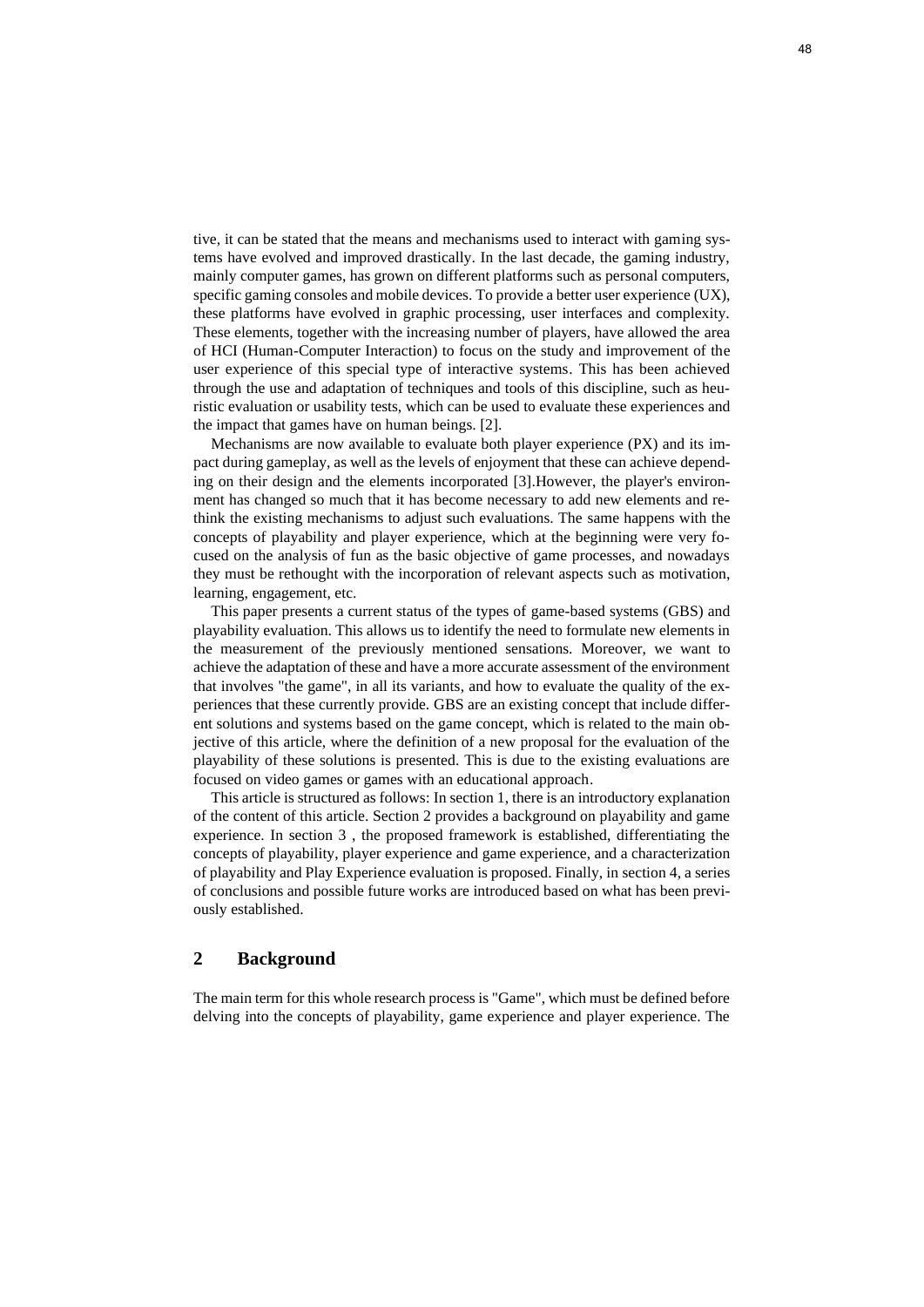word "Game" has been defined by multiple authors, and each one has placed his personal stamp and vision. We must take into account that nowadays the game is found in most of the activities of our life and on all types of media.

According to Marczewski [4], Game is the voluntary completion of tasks within a system constrained by a set of rules, in order to achieve a desirable outcome. In addition, this same author has established a concept called "Game Thinking" to encompass different types of GBS. Game Thinking is applied in game-inspired designs, serious games, and even in games in their purest state in search of fun. Another interesting definition is the one established by [Bernard Suits](https://www.google.com.co/search?hl=es&tbo=p&tbm=bks&q=inauthor:%22Bernard+Suits%22) [5], which indicates that a game is an attempt to reach a specific state, using only the means allowed by rules that prohibit the use of more efficient means in favor of less efficient means, and where the rules are accepted because they make the activity possible.

In the world of video games there is often not consensus or standardization of concepts. This is also the case of the definition of the property of playability, which can be understood and used in different ways when measuring the quality of a game [6]. This problem of consensus not only occurs at the conceptual level, but also in the terminology used to refer to a particular concept. An example of this is the case of "playability", also defined as "Gameplay" or "Gamefulness", which can generate confusion.

The measurement of "game experience", "playability" and "player experience" has been a key and a challenging topic of study to understand the impacts of games on players [7]. According to this fact, different theories and tools have been formulated, including the Game Experience Questionnaire (GEQ) [8], the Player Satisfaction Need Experience (PENS) [9], the System Usability Scale (SUS) [10], and others. In addition, there are some typologies defined for the classification of GBS, as well as for playability. These types of classification provide a solid basis for understanding the different possibilities that exist due to their broad scope, but they also open the possibility of evolving to provide solutions to current needs.

#### **2.1 Types of Players**

One of the important elements when analyzing playability is that not all players are the same and what is fun for some may not be fun for others. It is important to classify the potential users of the game systems according to characteristics that allow to homogenize, in some way, their relationship with the mechanics incorporated in the game and the dynamics provided in the players.

Different typologies of players defined by some authors have been established in order to have a basic characterization [4, 11]. These definitions are updated over the years to adjust to new contexts and realities. Therefore, one of the most complete and commonly used typologies is Marczewski's [12], where there is a definition of 6 basic types of player with ramifications and subcategories that adapts more precisely to the current models and mechanisms of entertainment.

Each of these categories of players have been analyzed from the point of view of their motivations for the game and it should be noted that these motivations are the key to be able to analyze the playability of a GBS, taking into account the potential users.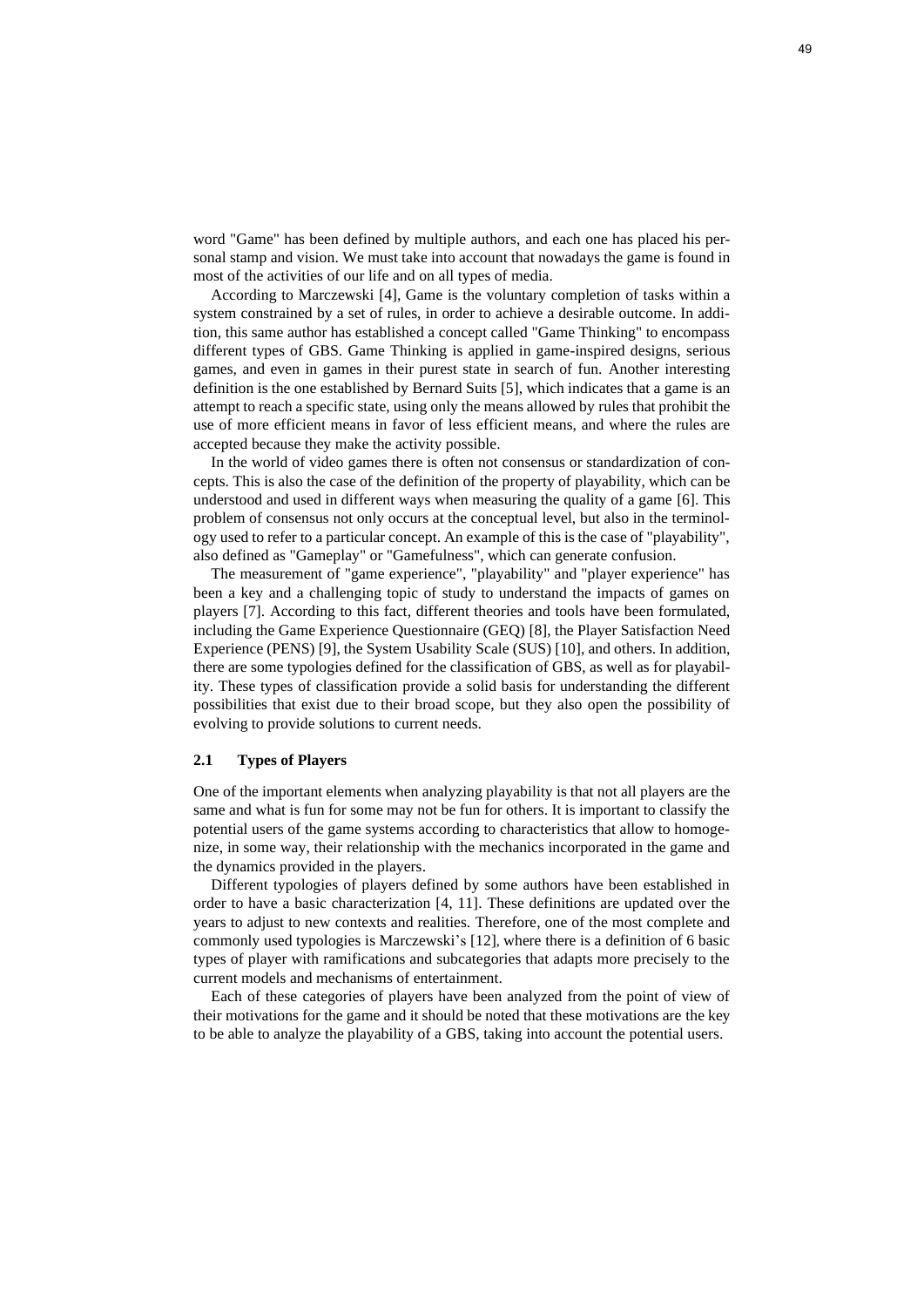### **2.2 Types of Playability**

Analyzing previous proposals, it can be seen that playability is a complex term that encompasses different aspects of a GBS that must be taken into account during its evaluation. For this paper, we have started from a previous proposal of our research group in which González [3] indicated that there are 6 facets or types of playability: Intrinsic, mechanical, interactive, artistic, intrapersonal and social.

Each of these facets are different views of playability. It is not the same to look at the social aspects of the GBS than those that are more related to the mechanics. These facets are not disjoint, and this is one of the most important problems that we find when analyzing a GBS from the point of view of each of them, because the experience must be analyzed in a global way and then how each aspect of the analysis influences each of the facets must be analyzed as well.

### **2.3 Types of Game-Based Systems**

One of the most important elements when analyzing playability is the difference between computer game, physical game and GBS. As mentioned in the introduction, the concept of game and its incorporation into all types of systems is becoming more and more widely used. An important example of this idea are gamification techniques, which are widely used today to increase and guide the motivation of users during the completion of activities that do not necessarily have to be of a playful nature.

Nowadays, there is an interesting proposal for analysis and classification of the different uses of games, the term is "Game Thinking" [4], and it is described as "the use of a game and game-like approaches to solve problems and create better experiences". It defines the following 5 types of GBS: Playful Design (ideas such as designs and illustrations that are inspired by games or the way they should be written), Gamification (use of game elements and thoughts in non-game contexts), Simulation (virtual version of elements belonging to the real world that allows learning, practice and safe testing), Serious Games (games that are not related to entertain and enjoy), and Game (Games with the purpose to entertain). In some of them, if it is necessary, subcategories have been defined to deepen the definitions and cover as many GBS as possible.

It is also considered relevant the proposal that has been made in our group to define and include the "Pervasive Game" in the properties of these existing typologies [13] as a way to break the limits produced by the "Magic Circle" classically proposed by Huizinga, through spatial, temporal and social expansions. The potential of this type of experience can be seen in systems such as Pokémon Go, where millions of players have shared experiences and activities and they have achieved very high levels of playability. It is important to detect how, specifically, in this type of geolocated experiences, aspects such as mobility are a key when analyzing the playability levels achieved in the experience.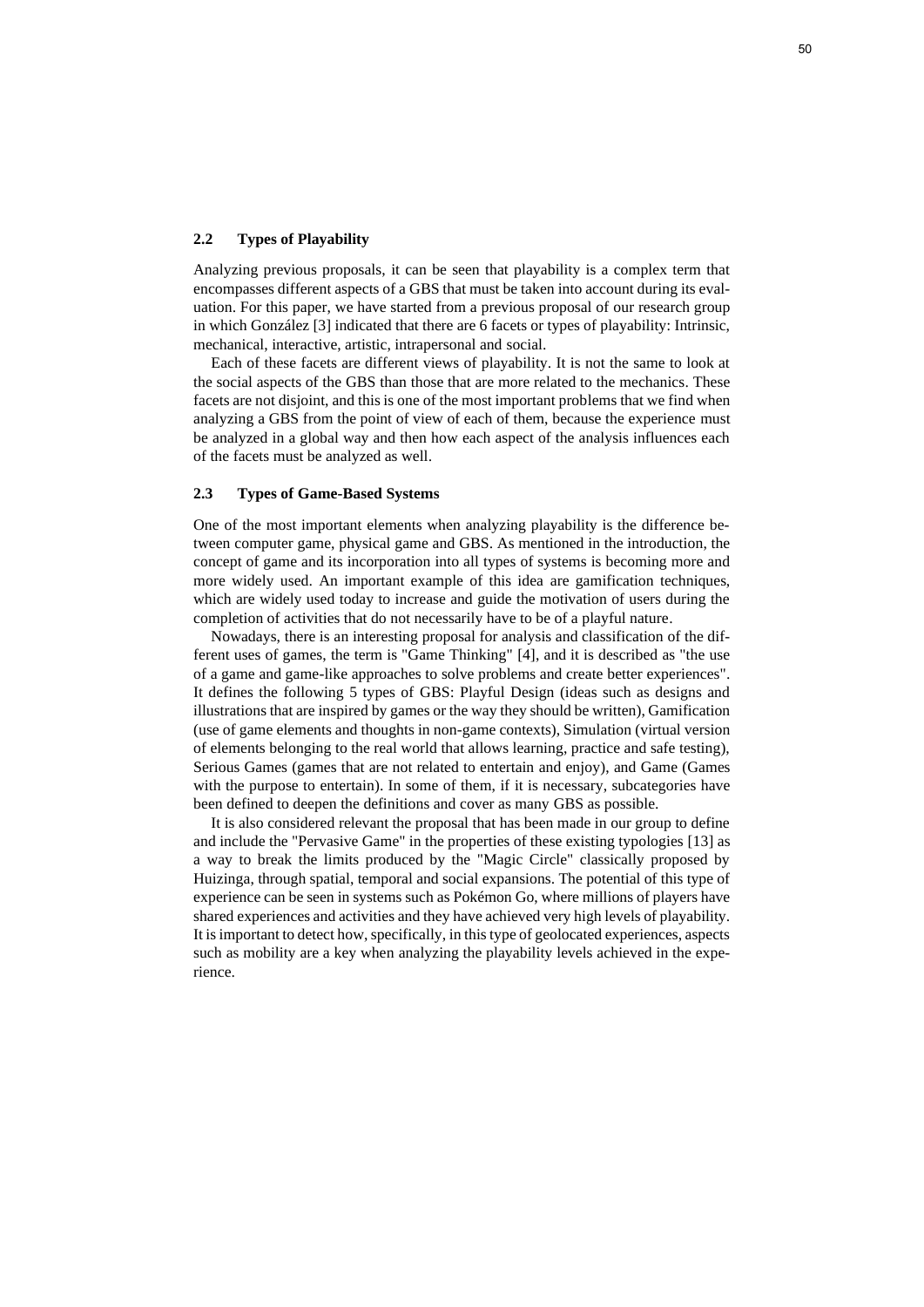## **3 Proposal for a general playability definition framework for game-based systems**

The analysis of the concepts associated with playability is a complex process that has been explored throughout the literature from different points of view, taking into account some aspects of the design and development of a GBS. In this section of the paper, some of these aspects and which have been the most relevant proposals from our point of view will be analyzed. Based on this, we will detail a proposal for a general framework of definition and analysis of playability for the types of GBS that can be currently found.

## **3.1 Playability vs Player Experience vs Game Experience**

Understanding the concept of playability and player experience requires an analysis from two points of view. First of all, the game is viewed as a software product that needs to be analyzed in depth to determine its quality. Traditionally, the "playability" property has been used for this purpose from its double aspect of adapting the usability property to game systems as a more accurate measure of the fun of a game. Secondly, there is the quality of the "player experience", which is directly related to the concept of UX. Although the difference between the two is based on the experience provided by the game on the players, they must be addressed using more subjective and personal measures such as emotion, satisfaction or engagement, which are fundamental to describe and improve the interactive experience that humans enjoy when playing games [14].

The concept of playability tends to be used not only to evaluate the game as a product, but also to evaluate the game experience itself. Two types of playability are interpreted here: the first one is product-oriented and the second one is experience-oriented. However, it could also be understood as a misuse of concepts or lack of standardization of these concepts. For the proposed framework, we interpret "playability" as the evaluation of the game as a product and "player experience" (PX) as the experience a player has when interacting with a game. Finally, the "game experience" (GX) concept is oriented to evaluate what all participants perceive, even those who are not directly playing during the game sessions and experience the game from a much more social point of view.

## **3.2 Playability characterization**

From our point of view, we have started from the work of J.L. González and F.L. Gutiérrez [15], and we have taken as a basis for playability evaluation elements such as effectiveness, learning, immersion, satisfaction, motivation, excitement and socialization. All these factors must be analyzed and updated because a GBS not only has to be seen as a computer game, but it should analyze more elements; contexts of use and objectives as different authors described [4] and are reflected in systems such as: serious games, simulations, gamification and playful design. Based on these types of GBS, in which playability can be measured, it can be identified that the factors established so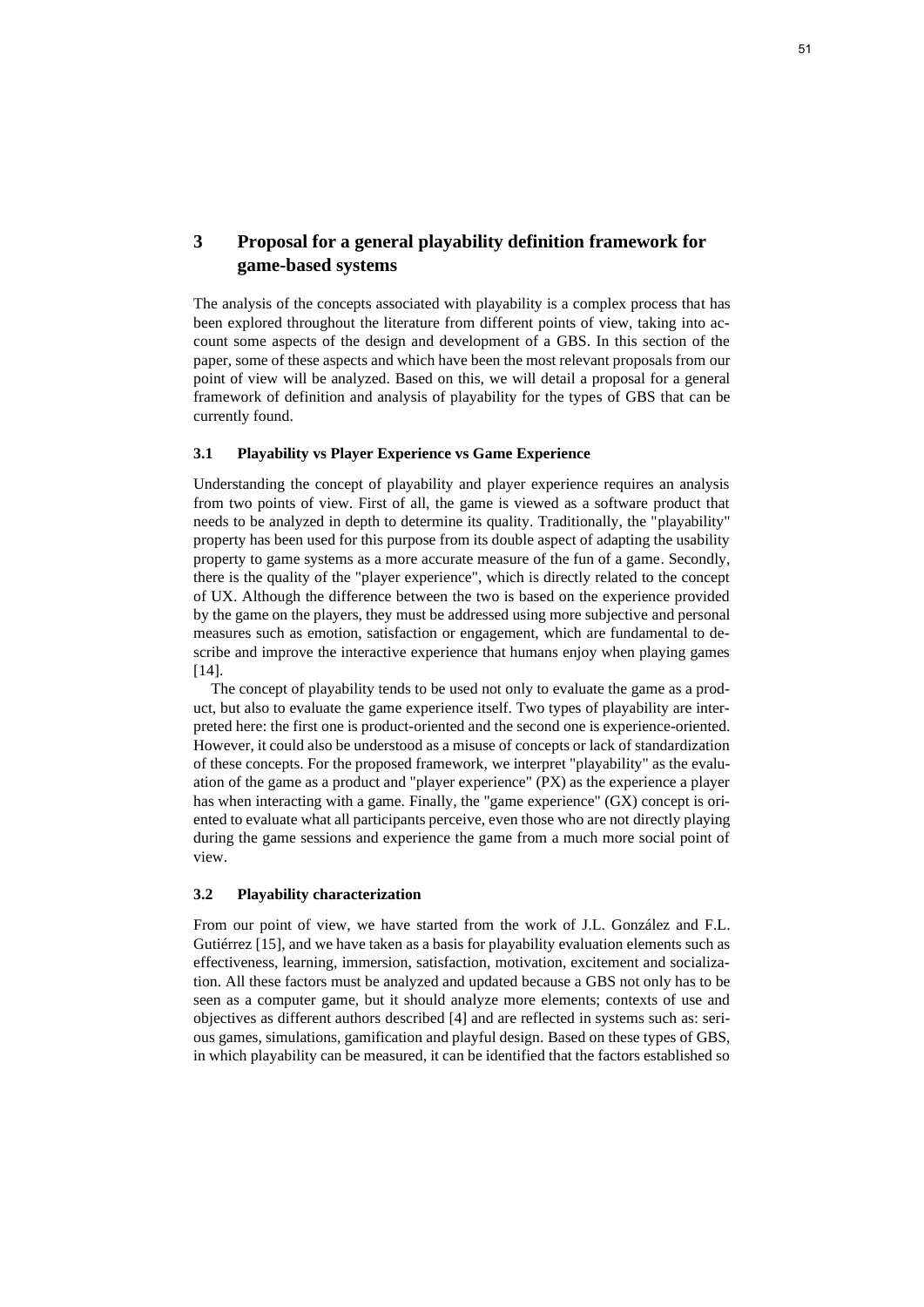far are not enough to evaluate the different experiences. It should be clarified that these approaches are solid, but it is necessary to define other factors to complement the existing approaches and adjust them to the new reality.

Playability is not just a measure of fun. It is a measure of the quality of the experience that has been defined as a GBS, and, as previously stated, the use of traditional measurement processes such as UX evaluation are not enough, requiring the use of measurement of playability. To measure playability, you can't just wait for a fun environment to be generated, but you should also take into account other characteristics. The environment to be evaluated must also be motivating, satisfying and interactive (generating a physical or mental interaction in the players). All these elements together allow the evaluation of the quality of the game, but at the same time, they allow an indirect evaluation of the experience. This refers to quality during the game, not only in an individual game but also in a group game. Based on these elements, the following playability characterization is proposed, divided into 2 sections:

First section: First, we address the evaluation of the product, which, as previously indicated, refers to playability oriented to the evaluation of the game and the effectiveness and efficiency of the game that will be evaluated. One of the most relevant properties of this playability characterization proposal is narrative both from an efficiency and effectiveness perspective (see [Fig.](#page-5-0) [1](#page-5-0)**¡Error! No se encuentra el origen de la referencia.**). This property is included because it is a missing element in the existing evaluation models and should be added, taking its importance because it allows to keep the player's attention, allowing the game to provide a greater experience and to keep the player as long as possible in the game.



**Fig. 1.** Narrative property for product evaluation

<span id="page-5-0"></span>*Narrative efficiency:* This refers to the storytelling of the game, which must be coherent (each of the chapters must have a connection with each other), empathic (it must generate in the player a series of emotions, feelings and even thoughts that connect directly or indirectly with the game, making it a pleasant, exciting and satisfying experience), it must generate tension (in order to capture the player's attention supported by the empathic process) and it must be focused on the player, in order to positively impact the player so that he/she remains as long as possible in the game.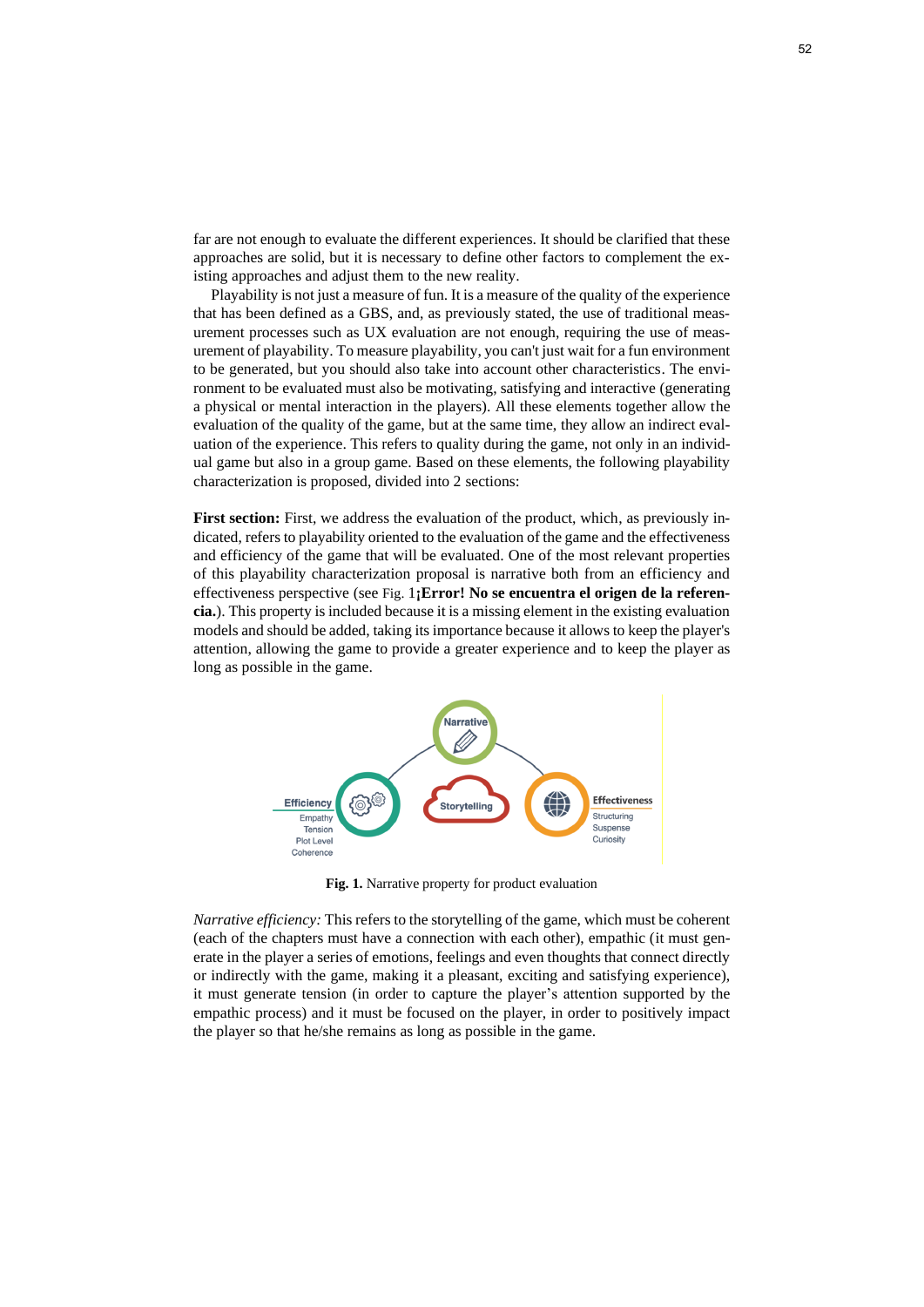*Narrative effectiveness :* Narrative must be structured (organized by chapters in order to have a logical order) to generate suspense and curiosity (it must generate expectation to keep the player connected), allowing the player to feel that the game provides a logical and interesting experience and thus motivating their participation in the game.

**Second section:** The second section of the playability characterization is oriented to the evaluation of the experience, which we call "Play Experience" and which includes the player's individual evaluation (PX) and group evaluation (GX) (see [Fig. 2\)](#page-6-0). The individual player's evaluation includes elements of each player's own unique experiences such as:

- **Fun:** Considering that fun is a subjective value of each player according to his or her own tastes and preferences.
- **Satisfaction:** The elements offered during the experience were satisfactory and met expectations.
- **Motivation:** The player's experience included elements that generated a need to continue within the game.
- **Interaction:** The communication processes with the gaming system were appropriate to the experience.

At the social level, elements of interaction processes among several players who participate directly or indirectly with the game are evaluated, such as:

- **Collaboration:** Assistance between the different players in fulfilling their specific roles to achieve the goals established in the game system.
- **Socialization:** Satisfactory process of interaction between the different players.
- **Competition:** Experiences offered of rivalry among players through different mechanisms, thus encouraging competition among players.



**Fig. 2.** Evaluation of Play Experience

### <span id="page-6-0"></span>**3.3 Measuring Play Experience.**

In relation to the evaluation and measurement of Play eXperience, new factors have been identified affecting in some way the experience, but have not been considered yet. Among these are: the type of player, age (generational factor), the type of GBS (it is not the same to analyze the experience of a serious game or a pure game that has only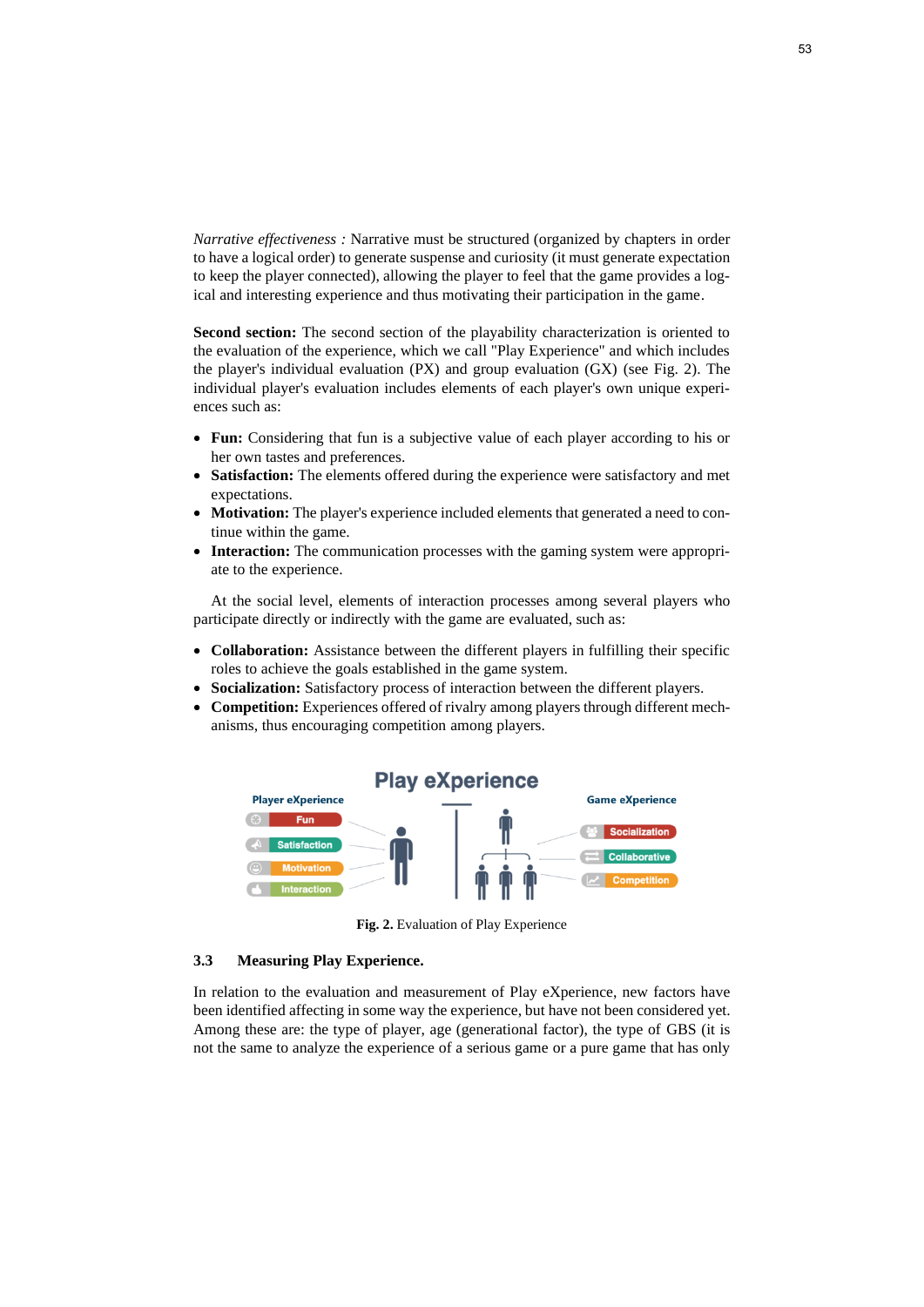the purpose of entertaining, etc.) and the game genre, speaking specifically of computer games (it is not the same to analyze a platform game, an FPS, etc.) (see [Fig. 3\)](#page-8-0).

**Player type factor:** Depending on the type of player, the gaming experience changes drastically. The experience of a person who is only interested in winning the game is not the same as the experience of a person who only wants to share, socialize and entertain himself. For this reason, should be evaluated in a sectorized way according to the player's characteristics, in order to obtain true data that show the reality of what each player has experienced and what he/she feels.

**Generational factor:** Another element to consider is the evaluation of the experience according to people's age. The way of experiencing and enjoying the game changes according to the generation or age of the player. This is evident, for example, in the fact that older people have specific and special characteristics that are very different from those of children or young people.

**Game-based systems type factor:** Although Play eXperience is being evaluated, the type of experience according to the available characterization should drastically affect the way in which it is evaluated. For instance, it is not the same to evaluate the experience in a serious game or in a game that is intended to entertain, offer an experience or advertise a product or service. Indeed, playability measurement objectives are established according to the type of experience offered:

*Fun:* This objective can be measured in a computer game, guiding the playability in measuring the fun and entertainment offered by this type of GBS.

*Motivation:* According to the experience offered by a gamified system, its objective is not fun but motivational, thus orienting the analysis of the playability to determine the level of motivation that the player acquires in front of the gamified system to continue in this experience and to advance in this as much as possible.

*Interaction:* For a serious game experience, gameplay measurement should focus on measuring the player's interaction with the system. An example are serious rehabilitation games, where the main objective is the movement of the player or patient in the game to achieve goals, generating an interaction process.

*Realism:* For the type of experiences such as simulators, where the reflection of reality in front of the user is the key to a learning process, practice or safe testing; it makes the measurement of playability against this type of experience, the main objective of evaluation.

**Game type factor:** The game genre should not be confused with the type of GBS factor, as this is specifically focused on computer games. The gaming experience offered by an FPS game is very different from a Puzzle game. Each one, as in the case of the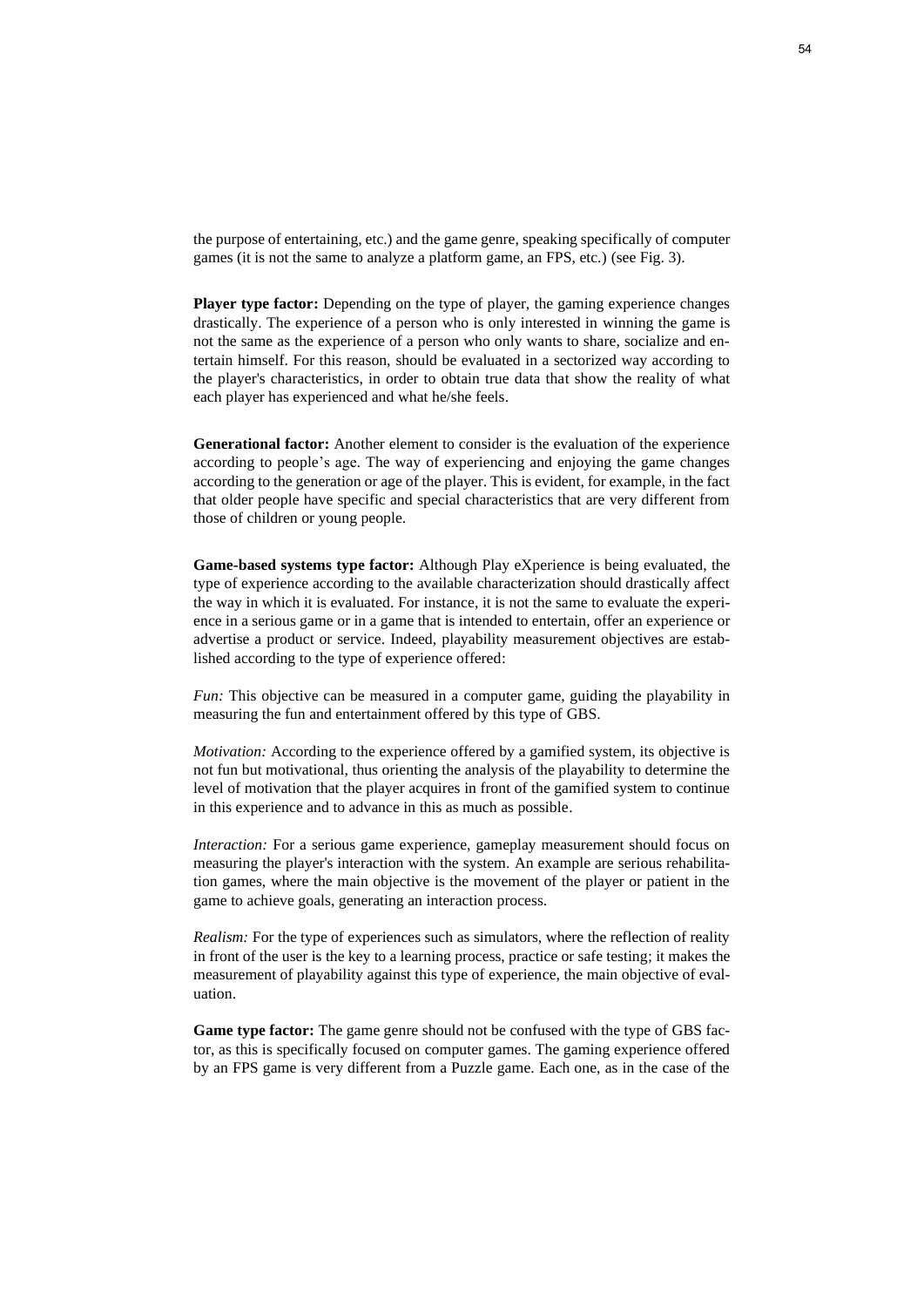

previous factor, has its own characteristics, so it is necessary to adjust the evaluation mechanisms for each of the available game types.

**Fig. 3.** Play Experience Factors

## <span id="page-8-0"></span>**4 Conclusions and Future Work**

This paper has presented different elements that lead to a new proposal for the evaluation of playability in all types of GBS, allowing the adaptation to the new characteristics and current needs, adjusting existing models and integrating them, and adding different elements that had not been taken into account so far. This was achieved from the identification that playability is not only a measure of fun, but it is the evaluation of the quality of the experience that has been defined as a GBS. Moreover, the application of these elements is not only for video games, but also for the different types of GBS, each with its own specific characteristics and objectives.

To achieve the definition of the proposal for the general playability framework, two main sections were generated: The first one comprised by the evaluation of the product from a perspective of effectiveness and efficiency. The evaluation of the product is comprised of different properties, among which narrative stands out because it manages to keep the player's attention, allowing the game to provide a greater experience and keep the player in the game for as long as possible.

The second section is focused on the evaluation of the experience, called "Play Experience", which can be evaluated individually: "Player Experience" (evaluating fun, motivation, satisfaction and interaction), or in groups: "Game Experience" (evaluating socialization, collaboration and competition).

As future work, we are working on a more precise and formal definition of the properties for the evaluation of the efficiency and effectiveness of the game as a product, not only contemplating narrative. In addition, from the GBS, it will continue with the expansion of the properties identified so far in order to provide a complete evaluation at both individual and group level of the players and their lived experience. Finally, the "pervasive experiences" property is expected to integrate in a transparent way into the GBS in order to have a detailed analysis of each of the current experiences. Thus,